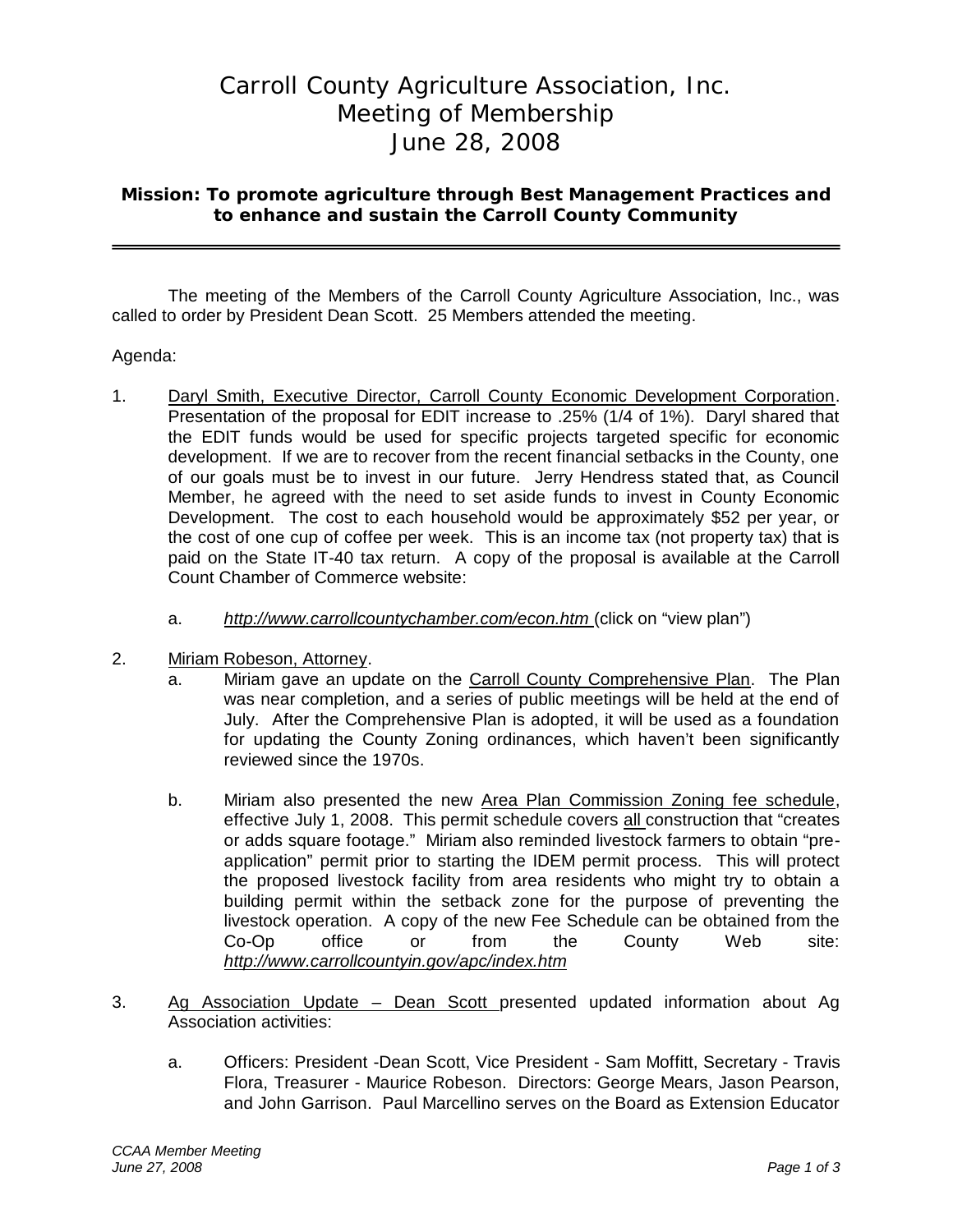and Miriam Robeson as legal counsel.

- b. Ag Association County Information Handbooks These handbooks are available free to each Member, and have been given to government officials as a resource for County, State and Federal information and regulations concerning agriculture. Copies can be obtained from Paul Marcellino or Dean Scott.
- c. Logo. The Ag Association has a logo, which has been put on a banner for cooking events and will appear on Ag Association publications and the web site.
- d. New Website: *carrollcountyag.com* check it out!
- e. Insurance Liability, property and directors insurance has been purchased
- f. Donations: \$150 to Delphi Farmer's Market to help them get started
- g. Cass County Tractor Pull CCAA First cooking event net: \$1020
- h. Email Newletter look for email information about CCAA activities and issues
- i. Pork Producers Cooking Equipment CCAA purchased PP cooking equipment fo \$1.00
- j. Article on crop spraying– Paul Marcellino will submit an article to the Comet about aerial crop fungicide spraying - safety and information. Look for more public service educational articles this summer, as well as CCAA announcements for your information.
- k. Membership membership forms are still available from any board member or from Paul Marcellino at the Extension office
- l. Fair cooking event all week! Please sign up to cook a shift (or two!) At the fair.
- 4. Other Business CCAA will have member meetings approximately quarterly look for information for the next meeting in a few months.
- 5. Meeting Adjourned.

Respectfully Submitted:

Travis Flora - Secretary

APPROVED: